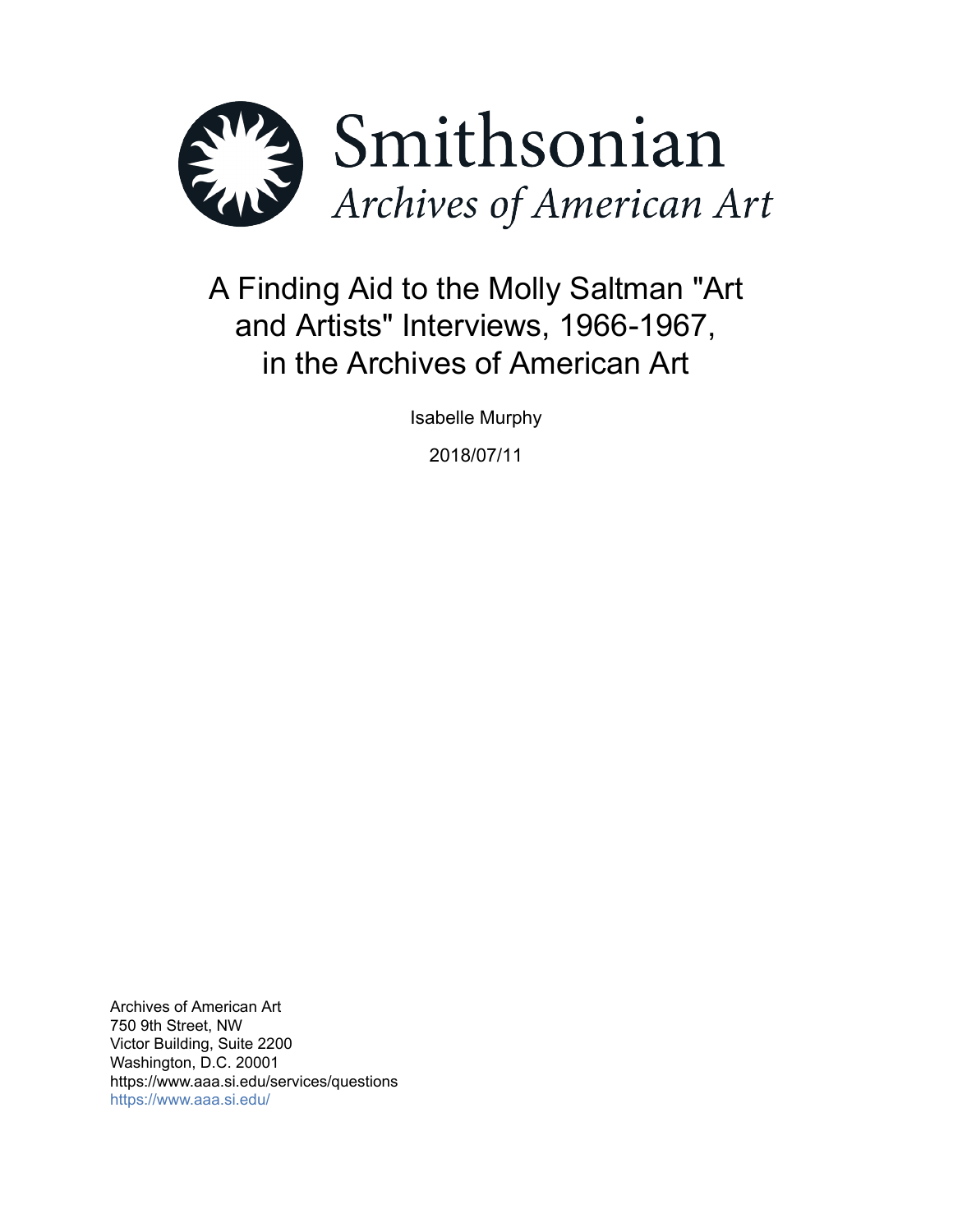## **Table of Contents**

<span id="page-1-0"></span>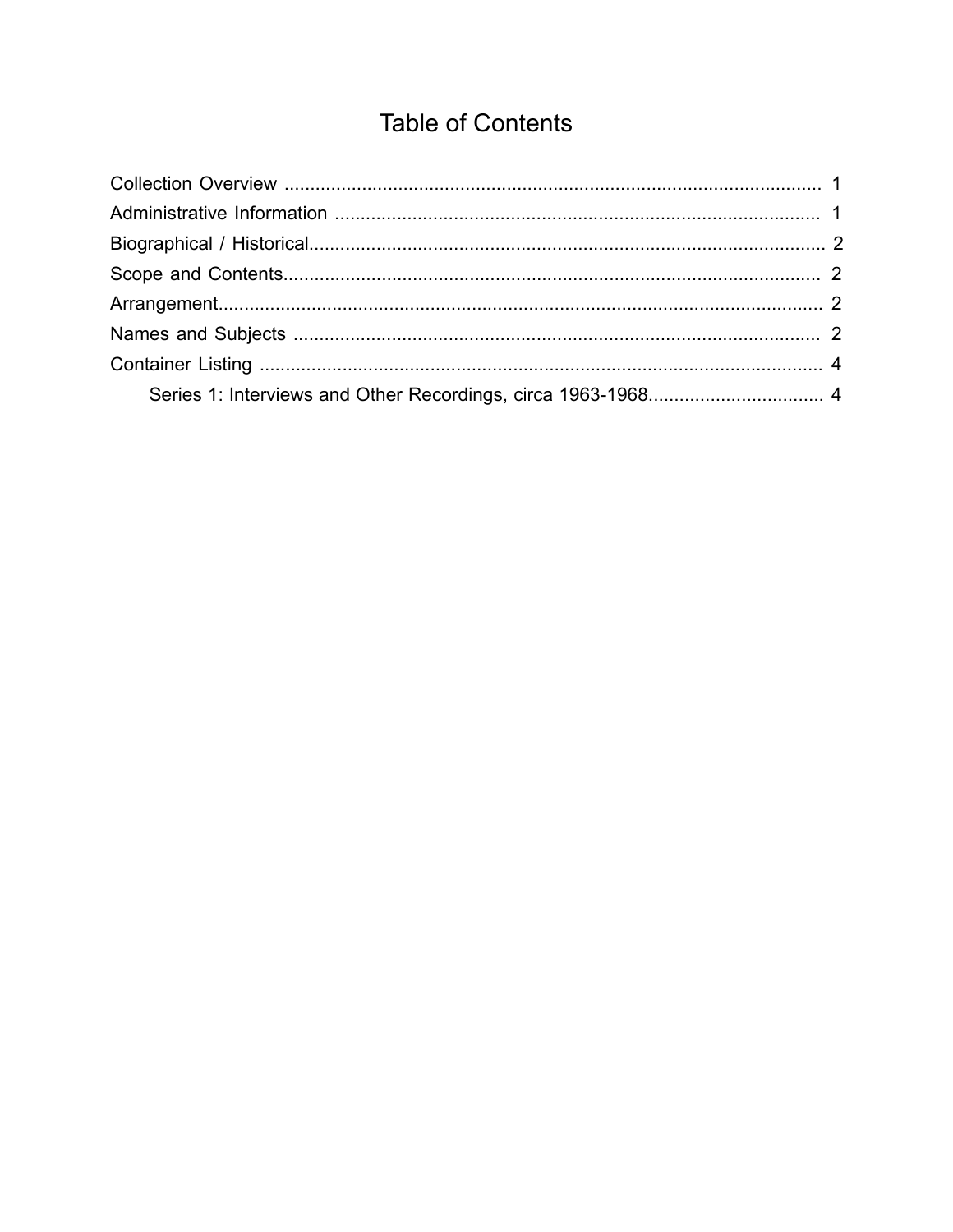## <span id="page-2-0"></span>**Collection Overview**

| <b>Repository:</b> | Archives of American Art                                                                                                                                                                                                                                                                                                                                                                                                                                                                                                                                                           |  |
|--------------------|------------------------------------------------------------------------------------------------------------------------------------------------------------------------------------------------------------------------------------------------------------------------------------------------------------------------------------------------------------------------------------------------------------------------------------------------------------------------------------------------------------------------------------------------------------------------------------|--|
| Title:             | Molly Saltman "Art and Artists" interviews                                                                                                                                                                                                                                                                                                                                                                                                                                                                                                                                         |  |
| Date:              | 1966-1967                                                                                                                                                                                                                                                                                                                                                                                                                                                                                                                                                                          |  |
| Identifier:        | AAA.saltmoll                                                                                                                                                                                                                                                                                                                                                                                                                                                                                                                                                                       |  |
| <b>Creator:</b>    | Saltman, Molly                                                                                                                                                                                                                                                                                                                                                                                                                                                                                                                                                                     |  |
| <b>Extent:</b>     | 2.4 Linear feet                                                                                                                                                                                                                                                                                                                                                                                                                                                                                                                                                                    |  |
| Language:          | English.                                                                                                                                                                                                                                                                                                                                                                                                                                                                                                                                                                           |  |
| Summary:           | The Molly Saltman "Art and Artists" interviews measure 2.4 linear<br>feet and contain 62 sound recording interviews and lectures with art<br>collectors, teachers, actors, and artists. The interviews were conducted<br>by Molly Saltman from 1966-1967 as part of the "Art and Artists" radio<br>series broadcast on the KPAL radio station in Palm Springs, California.<br>Additional recordings of KPAL content and nonbroadcast content were<br>discovered upon digitization, including a Los Angeles Art Association<br>anniversary event and a Charles White slide lecture. |  |

## <span id="page-2-1"></span>**Administrative Information**

#### Acquisition Information

The collection was donated by Molly Saltman in 1986.

#### Other Finding Aids

A list of interviewees is available in all Archives of American Art offices.

#### Available Formats

All of the sound recordings in this collection have been copied for research access and digital copies are available in the Archives of American Art offices.

#### Processing Information

The collection was processed and a finding aid prepared by Isabelle Murphy in 2018.

#### Preferred Citation

Molly Saltman "Art and Artists" Interviews, 1966-1967. Archives of American Art, Smithsonian Institution.

#### **Restrictions**

Use of original papers requires an appointment and is limited to the Archives' Washington, D.C., Research Center.

#### Conditions Governing Use

Researchers must obtain copyright clearance from interviewees prior to publication or airing.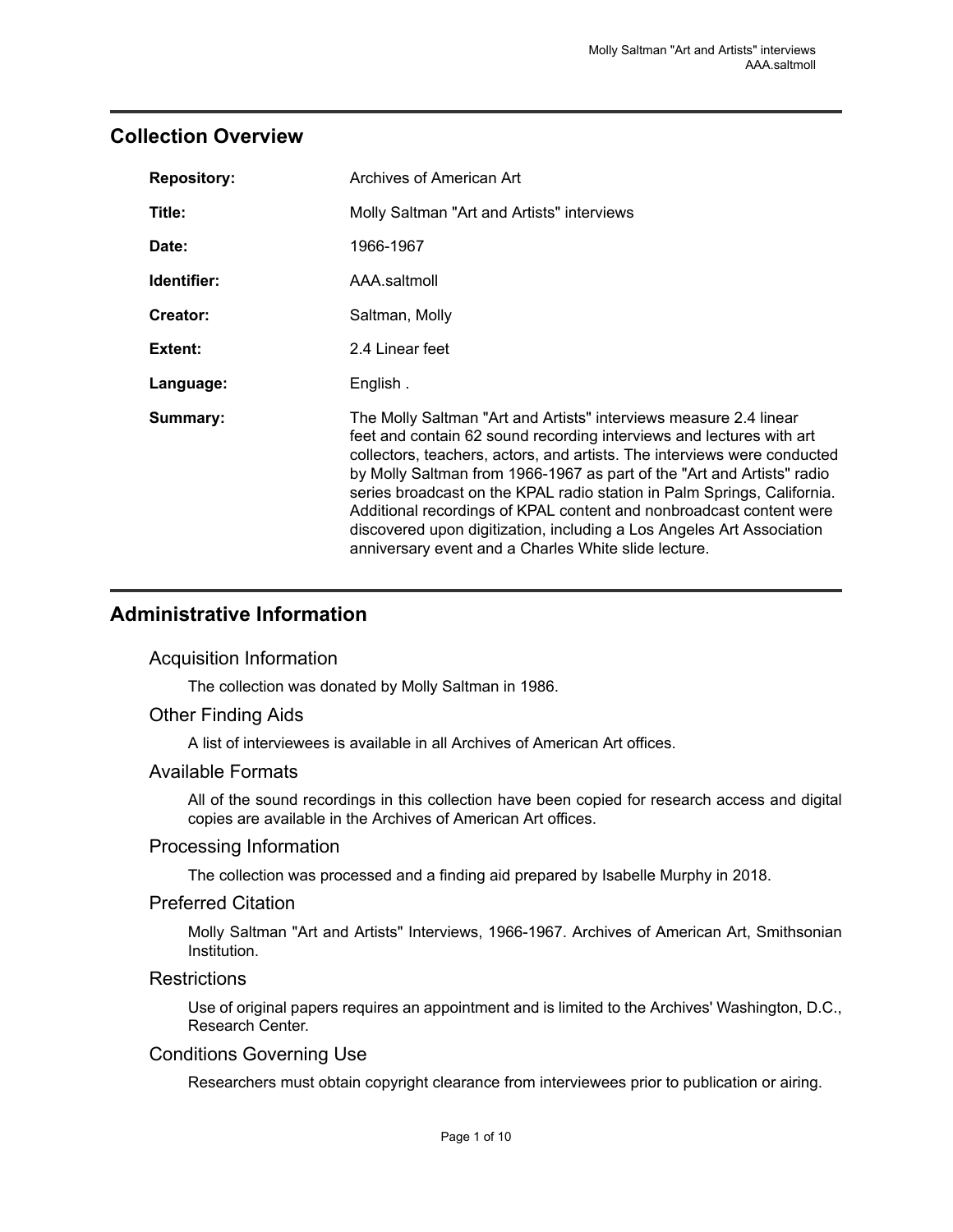### Terms of Use

The Archives of American Art makes its archival collections available for non-commercial, educational and personal use unless restricted by copyright and/or donor restrictions, including but not limited to access and publication restrictions. AAA makes no representations concerning such rights and restrictions and it is the user's responsibility to determine whether rights or restrictions exist and to obtain any necessary permission to access, use, reproduce and publish the collections. Please refer to the [Smithsonian's](https://www.si.edu/termsofuse) Terms of Use for additional information.

## <span id="page-3-0"></span>**Biographical / Historical**

The Molly Saltman "Art and Artists" radio program was broadcast on KPAL radio station in Palm Springs, California from November 2, 1966 to March 4, 1967 on Mondays and Wednesdays at 10:30AM. Molly Saltman (1915-2010), the producer and interviewer for this broadcast, was a well-known Palm Springs artist during this time. Specializing in abstract watercolors, her work was featured in a number of local art shows as well as exhibited in the Los Angeles County Museum of Art, the Palm Springs Desert Museum, and the Hartfield Gallery in Los Angeles. She was also closely involved with the Desert Mental Health Association and served as Chairwoman of the Jewish Family Service in Palm Springs, California.

## <span id="page-3-1"></span>**Scope and Contents**

The Molly Saltman "Art and Artists" interviews measure 2.4 linear feet and contain 62 sound recording interviews and lectures with art collectors, teachers, actors, and artists. The interviews were conducted by Molly Saltman from 1966-1967 as part of the "Art and Artists" radio series broadcast on the KPAL radio station in Palm Springs, California. Additional recordings of KPAL content and nonbroadcast content were discovered upon digitization, including a Los Angeles Art Association anniversary event and a Charles White slide lecture.

## <span id="page-3-2"></span>**Arrangement**

Due to the small size of this collection the sound recordings are arranged as one series.

• Series 1: Interviews and other recordings, circa 1963-1968 (Box 1-3, 2.4 linear feet)

## <span id="page-3-3"></span>Names and Subject Terms

This collection is indexed in the online catalog of the Smithsonian Institution under the following terms:

Subjects:

Art, American Art--Collectors and collecting--Interviews

Types of Materials:

Interviews **Lectures** Sound recordings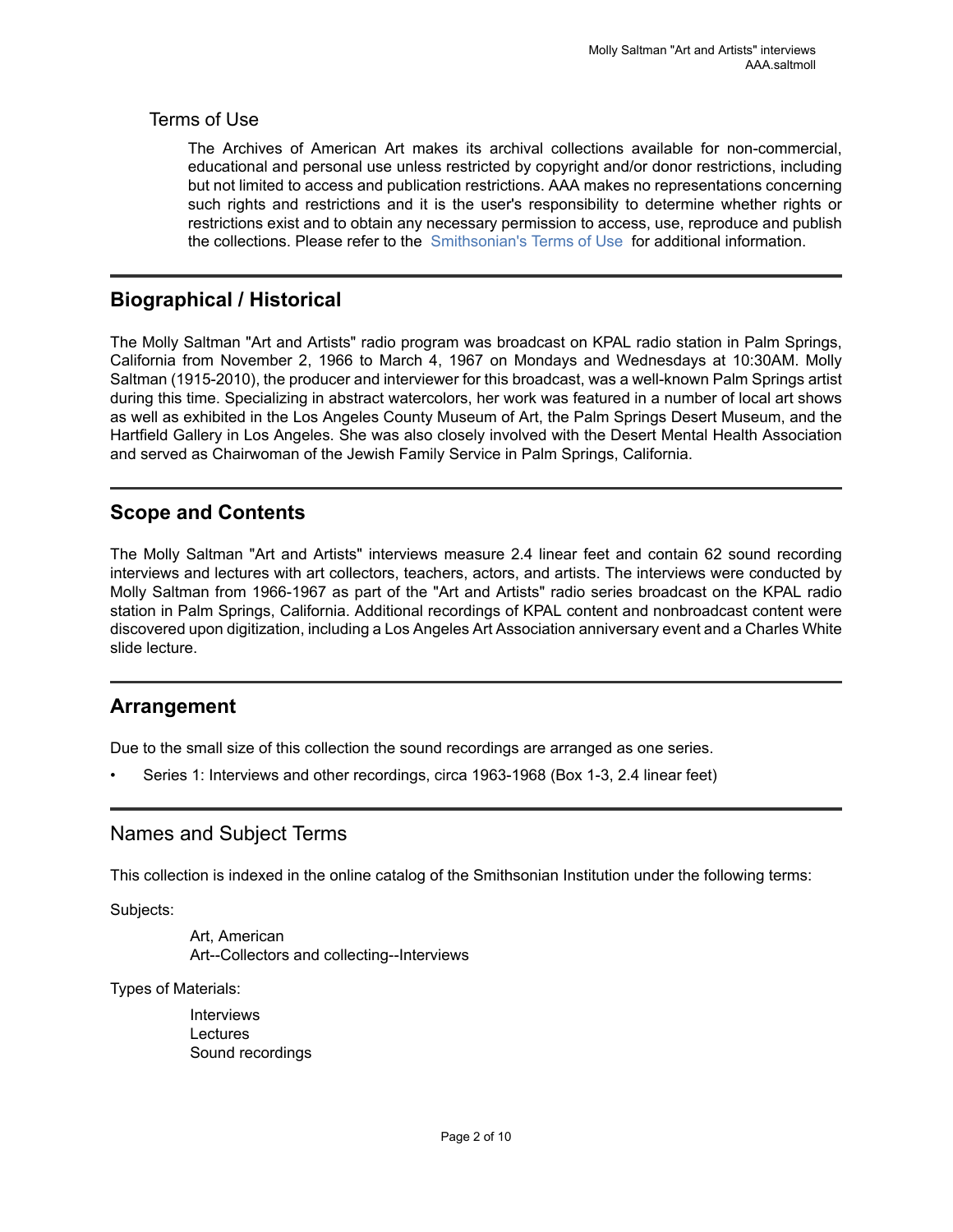#### Names:

Art and artists (Radio program) Falkenstein, Claire, 1908-1997 Feitelson, Lorser, 1898-1978 Hamilton, Richard, 1922- Hopper, Dennis, 1936- Levine, Jack, 1915-2010 Lytton, Bart, 1912-1969 Macdonald-Wright, Stanton, 1890-1973 Natzler, Gertrud Natzler, Otto Nyiri, Joseph, 1937- Partch, Harry, 1901-1974 Price, Vincent, 1911-1993 Secunda, Arthur Wayne, June, 1918-2011 White, Charles, 1918-1979

#### Occupations:

Actors Art teachers -- Interviews Artists -- Interviews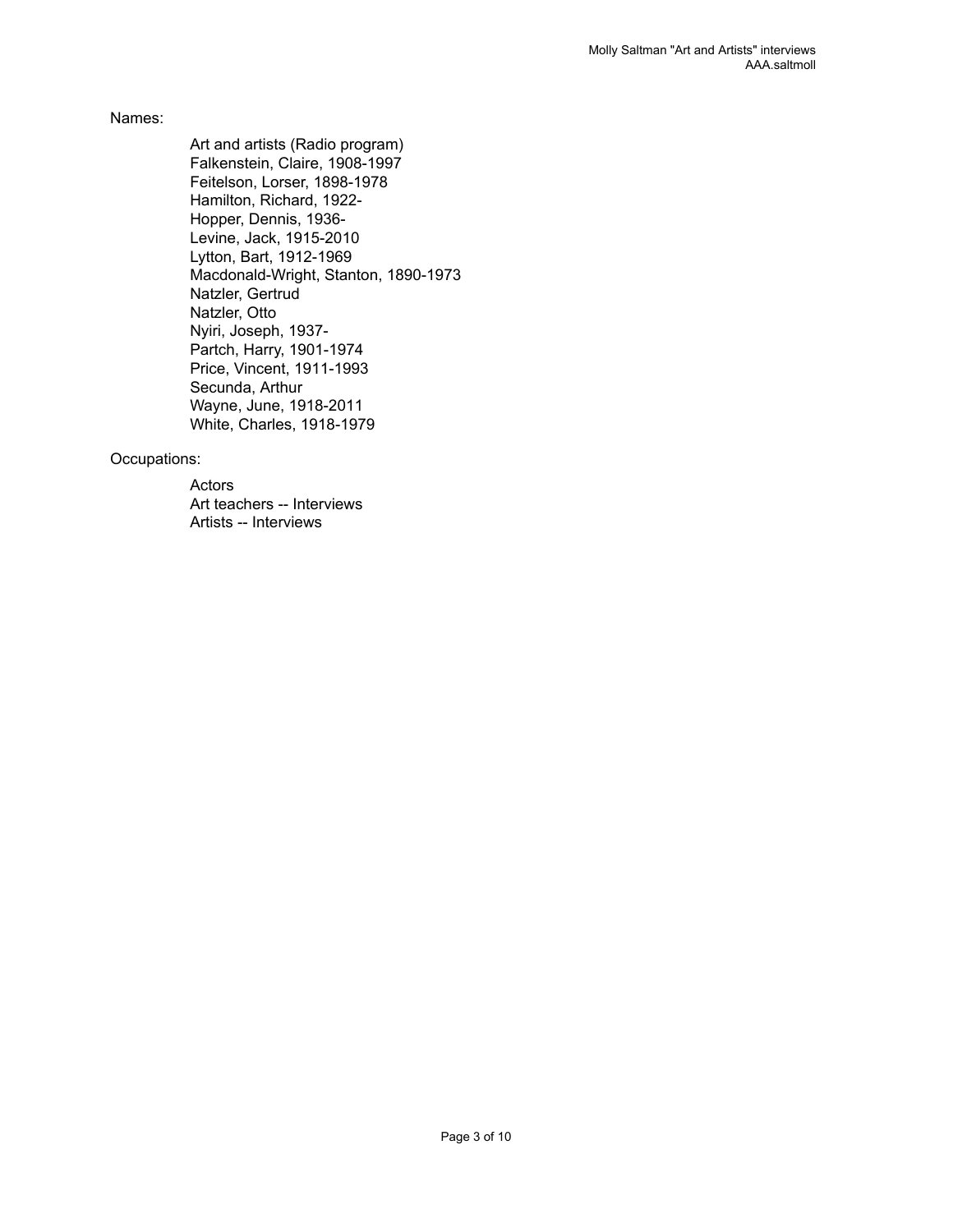## <span id="page-5-0"></span>**Container Listing**

*2.4 Linear feet*

## <span id="page-5-1"></span>Series 1: Interviews and Other Recordings, circa 1963-1968

#### Language: English. Scope and Contents: This series contains 62 interviews (only one transcribed) conducted as part of the "Art and Artists" radio broadcast series by Molly Saltman between 1966 and 1967, each approximately 20 minutes long. The interviewees include art collector Bart Lytton, teachers, such as Lorser Feitelson and Arthur Secunda, actors Vincent Price and Dennis Hopper, composer Harry Partch, and a wide-variety of artists, including Claire Falkenstein, Richard Hamilton, Jack Levine, Stanton MacDonald-Wright, Joseph Nyiri, Otto and Gertrude Natzler, June Wayne, and Charles White. Also found in this series are other events and programs on subjects related to the contemporary art world of Southern California, and other Palm Springs local programs, which may be present due to the practice of recycling audio tape. These include an additional lecture by Edward Biberman, a slide lecture by Charles White, a Los Angeles Art Association anniversary event, a lecture an performance by composer Henri Tamianka, and a lecture by an unknown speaker on the topic of Early Western Artists. Additional local programs found include a candidate forum, a weekly report by local congressman John Tunney, and a teen program broadcast on KPAL. Unless otherwise indicated, the content listed below consists of interviews. Arrangement: The "Art and Artists" interviews are arranged alphabetically by interviewee's last name. Programs found in addition to the "Art and Artists" series are listed in logical order by name or subject; note that these additional programs typically share tapes with other content. Box 1, Item 1 Ralph Altman, 1966-1967 1 Sound tape reel Language: English. Box 1, Item 2 Edward Biberman Art History Lecture, 1966-1967 1 Sound tape reel Box 1, Item 34 Edward Biberman Interview, circa 1968 2 Sound tape reels Box 1, Item 3 Nicholas Brigante , 1966-1967 1 Sound tape reel Language: English. Box 1, Item 4 Katherine Brugger, 1966-1967 1 Sound tape reel Language: English. Box 1, Item 5 Walter Carlson , 1966-1967 1 Sound tape reel Language: English.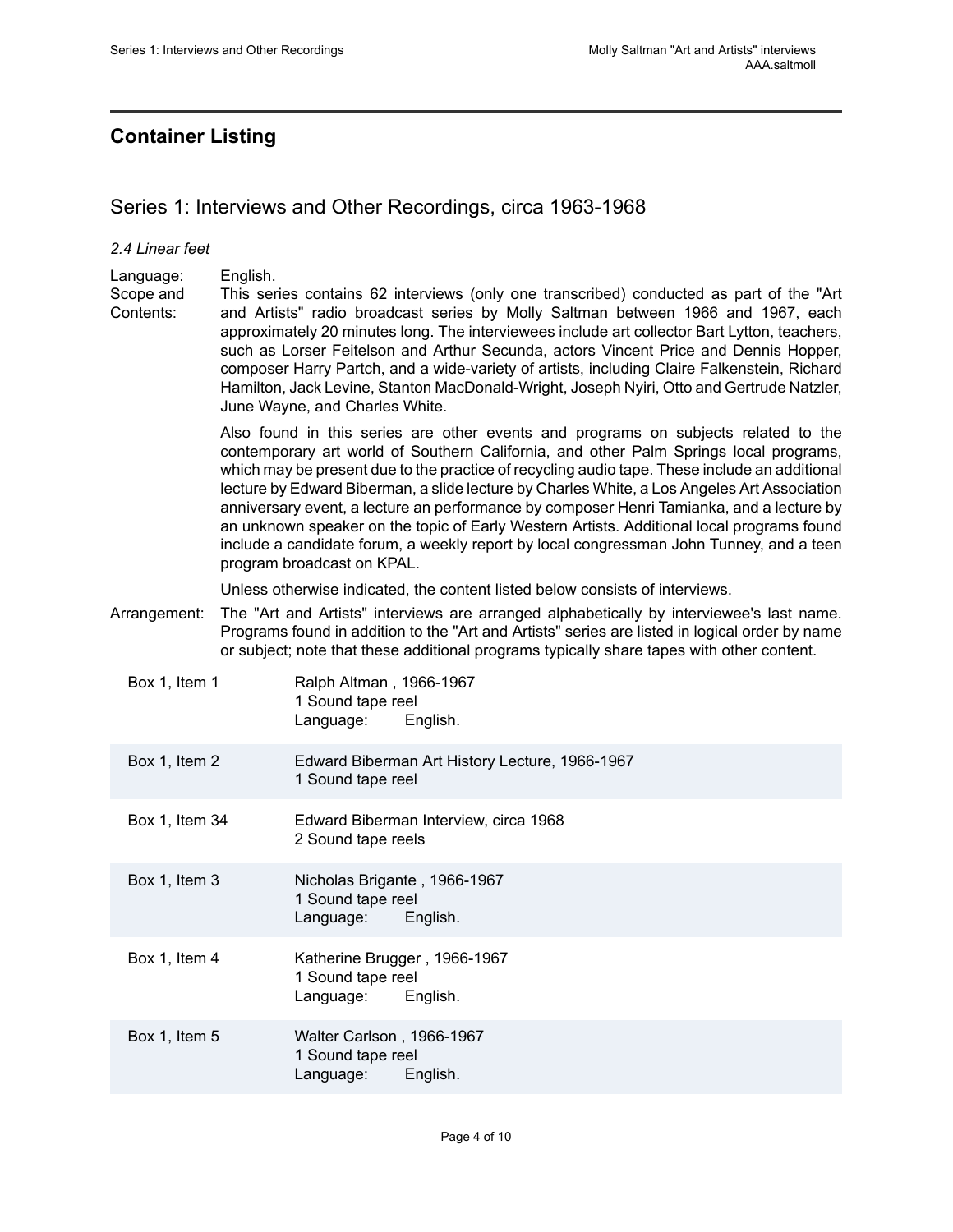| Box 1, Item 6  | Edmund Carpenter, 1966-1967<br>2 Sound tape reels<br>Language:<br>English.                              |                                                                                                                       |
|----------------|---------------------------------------------------------------------------------------------------------|-----------------------------------------------------------------------------------------------------------------------|
| Box 1, Item 7  | Lynn Cordner, 1966-1967<br>1 Sound tape reel<br>Language:<br>English.                                   |                                                                                                                       |
| Box 1, Item 8  | Ken Donahue, 1966-1967<br>2 Sound tape reels<br>Language:<br>English.                                   |                                                                                                                       |
| Box 1, Item 9  | Lecture, "Early Western Artist", 1966-1967<br>1 Sound tape reel<br>Language:<br>English.<br>Notes:      | This lecture takes place at the Joslyn Museum and is by an<br>unknown speaker on the subject of Early Western Artists |
| Box 1, Item 10 | Leonard Edmundson, 1966-1967<br>1 Sound tape reel<br>Language:<br>English.                              |                                                                                                                       |
| Box 1, Item 11 | Edith Ekros, 1966-1967<br>1 Sound tape reel<br>Language:<br>English.                                    |                                                                                                                       |
| Box 1, Item 12 | Claire Falkenstein, 1966-1967<br>1 Sound tape reel<br>Language:<br>English.                             |                                                                                                                       |
| Box 1, Item 13 | Lorser Feitelson, 1966-1967<br>2 Sound tape reels<br>Language:<br>English.                              |                                                                                                                       |
| Box 1, Item 14 | Max Finkelstein, 1966-1967<br>1 Sound tape reel<br>English.<br>Language:                                |                                                                                                                       |
| Box 1, Item 15 | James Gill, 1966-1967<br>2 Sound tape reels<br>Language:<br>English.                                    |                                                                                                                       |
| Box 1, Item 16 | Gerald Gladstone, 1966-1967<br>1 Sound tape reel<br>Language:<br>English.                               |                                                                                                                       |
| Box 1, Item 17 | Richard Hamilton, 1966-1967<br>1 Sound tape reel<br>1 Sound cassette<br>Language:<br>English.<br>Notes: | Sound cassette is an access copy                                                                                      |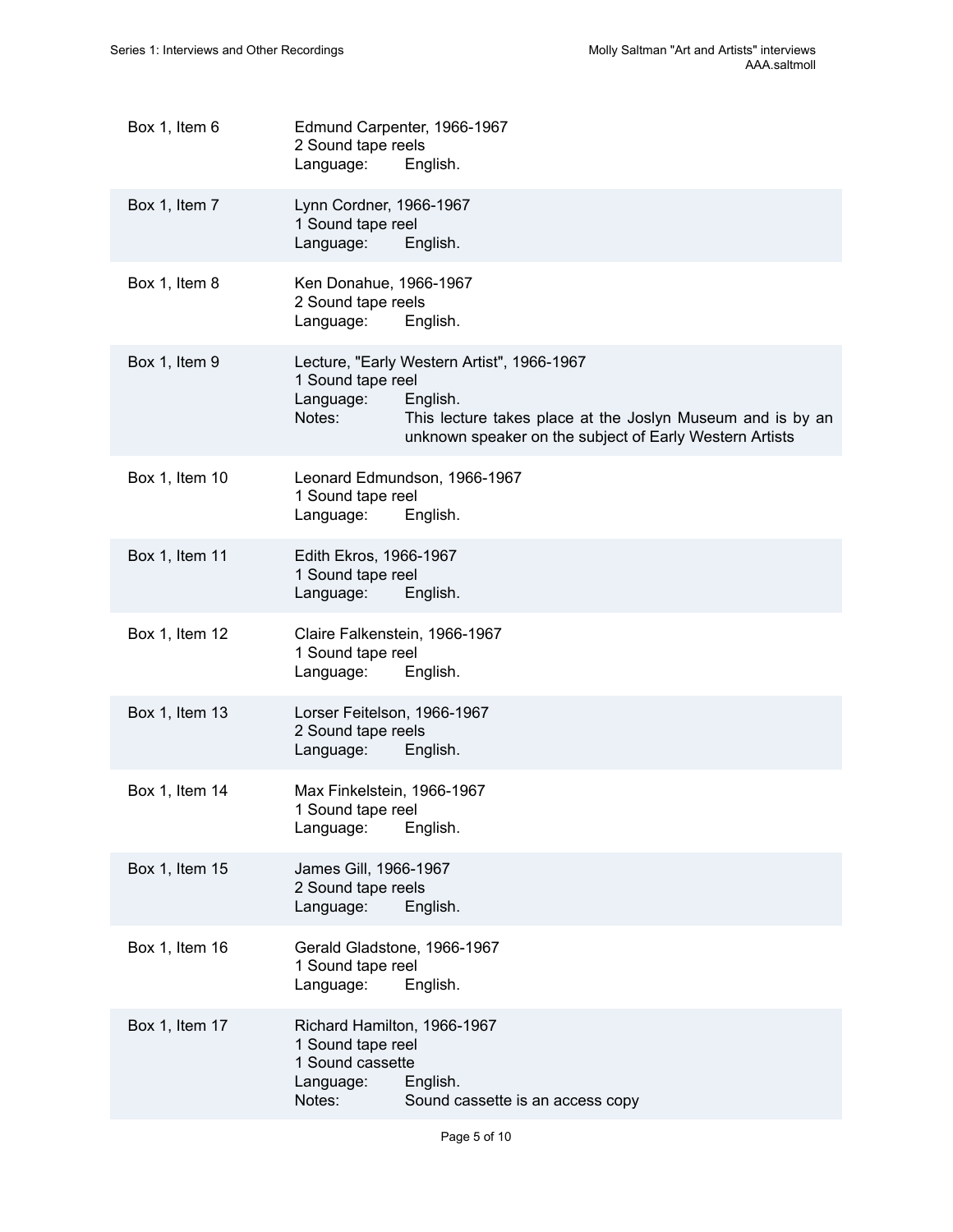| Box 1, Item 18 | Mrs. Dalzell Hatfield, 1966-1967<br>1 Sound tape reel<br>Language:<br>English.             |
|----------------|--------------------------------------------------------------------------------------------|
| Box 1, Item 19 | Henry Hopkins and Maurice Tuchman, 1966-1967<br>1 Sound tape reel<br>English.<br>Language: |
| Box 1, Item 20 | Dennis Hopper, 1966-1967<br>3 Sound tape reels<br>Language:<br>English.                    |
| Box 1, Item 21 | Ben Horowitz, 1966-1967<br>1 Sound tape reel<br>Language:<br>English.                      |
| Box 1, Item 22 | Mahender K. Jain and Ravi K. Jain, 1966-1967<br>1 Sound tape reel<br>Language:<br>English. |
| Box 1, Item 23 | James Kelly, 1966-1967<br>1 Sound tape reel<br>Language:<br>English.                       |
| Box 1, Item 24 | Abbot Kaplan, 1966-1967<br>1 Sound tape reel<br>Language:<br>English.                      |
| Box 1, Item 25 | Fred Katz, 1966-1967<br>2 Sound tape reels<br>Language:<br>English.                        |
| Box 1, Item 26 | Roger Kuntz, 1966-1967<br>1 Sound tape reel<br>Language:<br>English.                       |
| Box 1, Item 27 | Felix Landau, 1966-1967<br>1 Sound tape reel<br>Language:<br>English.                      |
| Box 1, Item 28 | Jules Langsner, 1966-1967<br>2 Sound tape reels<br>Language:<br>English.                   |
| Box 1, Item 29 | Jack Levine, 1966-1967<br>1 Sound tape reel<br>Language:<br>English.                       |
| Box 2, Item 1  | Lawrence Lipton, 1966-1967                                                                 |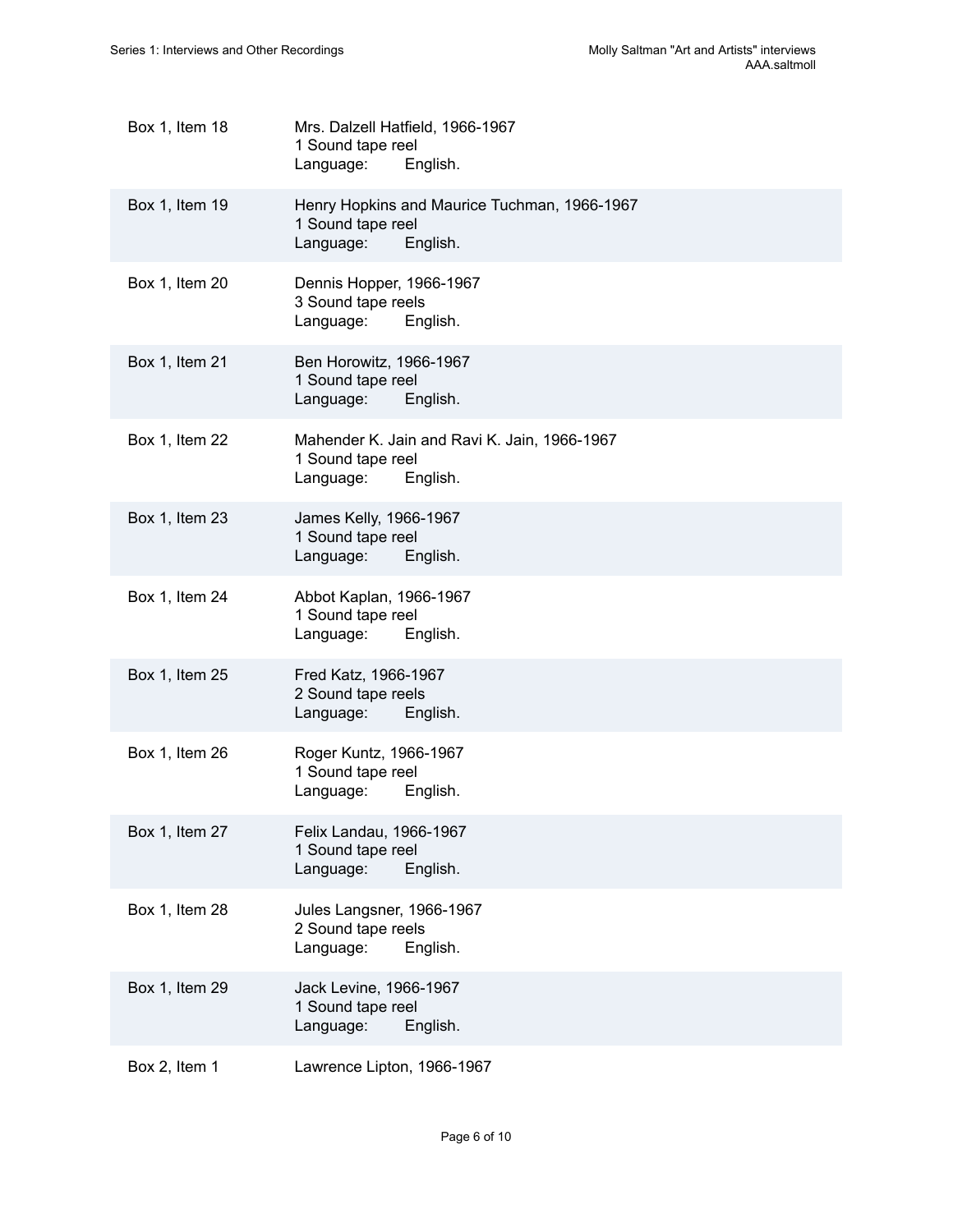|                | 1 Sound tape reel<br>Language:<br>English.                                                |
|----------------|-------------------------------------------------------------------------------------------|
| Box 2, Item 2  | Stephen Longstreet, 1966-1967<br>5 Sound tape reels<br>Language:<br>English.              |
| Box 2, Item 3  | Bart Lytton, 1966-1967<br>2 Sound tape reels<br>Language:<br>English.                     |
| Box 2, Item 4  | Stanton MacDonald-Wright, 1966-1967<br>3 Sound tape reels<br>Language:<br>English.        |
| Box 2, Item 27 | Ed Marin, circa 1965<br>Found on tape with Carpenter interview (reel 1, side 2)<br>Notes: |
| Box 2, Item 5  | Robert Marko, 1966-1967<br>1 Sound tape reel<br>Language:<br>English.                     |
| Box 2, Item 6  | Paul Maure and Andre Karlson, 1966-1967<br>1 Sound tape reel<br>Language:<br>English.     |
| Box 2, Item 7  | Otto and Gertrude Natzler, 1966-1967<br>1 Sound tape reel<br>Language:<br>English.        |
| Box 2, Item 8  | Joseph Nyiri, 1966-1967<br>1 Sound tape reel<br>Language:<br>English.                     |
| Box 2, Item 9  | Harry Partch, 1966-1967<br>2 Sound tape reels<br>English.<br>Language:                    |
| Box 2, Item 10 | Lily Pons, 1966-1967<br>1 Sound tape reel<br>Language:<br>English.                        |
| Box 2, Item 11 | Vincent Price, 1966-1967<br>2 Sound tape reels<br>Language:<br>English.                   |
| Box 2, Item 12 | Ernest Raboff, 1966-1967<br>1 Sound tape reel<br>Language:<br>English.                    |
| Box 2, Item 13 | Fanya Chocam Sage, 1966-1967                                                              |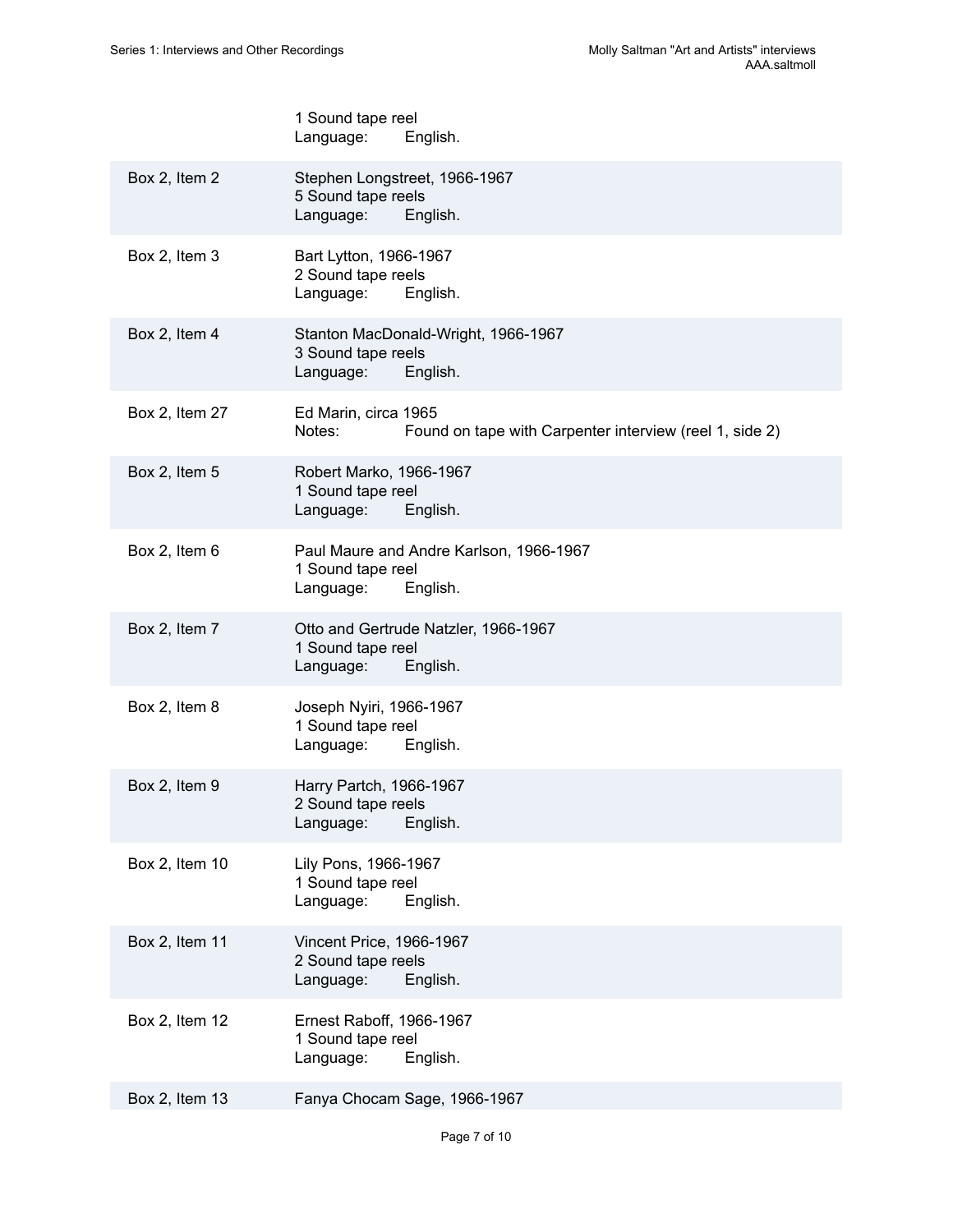|                | 1 Sound tape reel<br>Language:<br>English.                                                                               |
|----------------|--------------------------------------------------------------------------------------------------------------------------|
| Box 2, Item 14 | Atzie Schiff, 1966-1967<br>1 Sound tape reel<br>Language:<br>English.                                                    |
| Box 2, Item 15 | Arthur Secunda, 1966-1967<br>2 Sound tape reels<br>Language:<br>English.                                                 |
| Box 2, Item 16 | Art Seidenbaum, 1966-1967<br>1 Sound tape reel<br>Language:<br>English.                                                  |
| Box 2, Item 17 | Austin Sellery, 1966-1967<br>1 Sound tape reel<br>Language:<br>English.                                                  |
| Box 2, Item 18 | Vicci Sperry, 1966-1967<br>1 Sound tape reel<br>Language:<br>English.                                                    |
| Box 2, Item 19 | Gloria Stuart, 1966-1967<br>1 Sound tape reel<br>Language:<br>English.                                                   |
| Box 2, Item 20 | Henri Temianka, 1966-1967<br>1 Sound tape reel<br>Language:<br>English.                                                  |
| Box 2, Item 27 | Henri Temianka lecture and performance, circa 1965-1968<br>1 Sound tape reel                                             |
| Box 2, Item 21 | Harry Trimborn, 1966-1967<br>1 Sound tape reel<br>English.<br>Language:                                                  |
| Box 2, Item 22 | Maurice Tuchman, 1966-1967<br>1 Sound tape reel<br>Language:<br>English.                                                 |
| Box 3, Item 10 | Congressman John Tunney weekly radio report, circa 1963<br>Found on side 2 of tape with Charles White lecture.<br>Notes: |
| Box 2, Item 23 | Ken Tyler, 1966-1967<br>1 Sound tape reel<br>Language:<br>English.                                                       |
| Box 2, Item 24 | Gordon Wagner, 1966-1967                                                                                                 |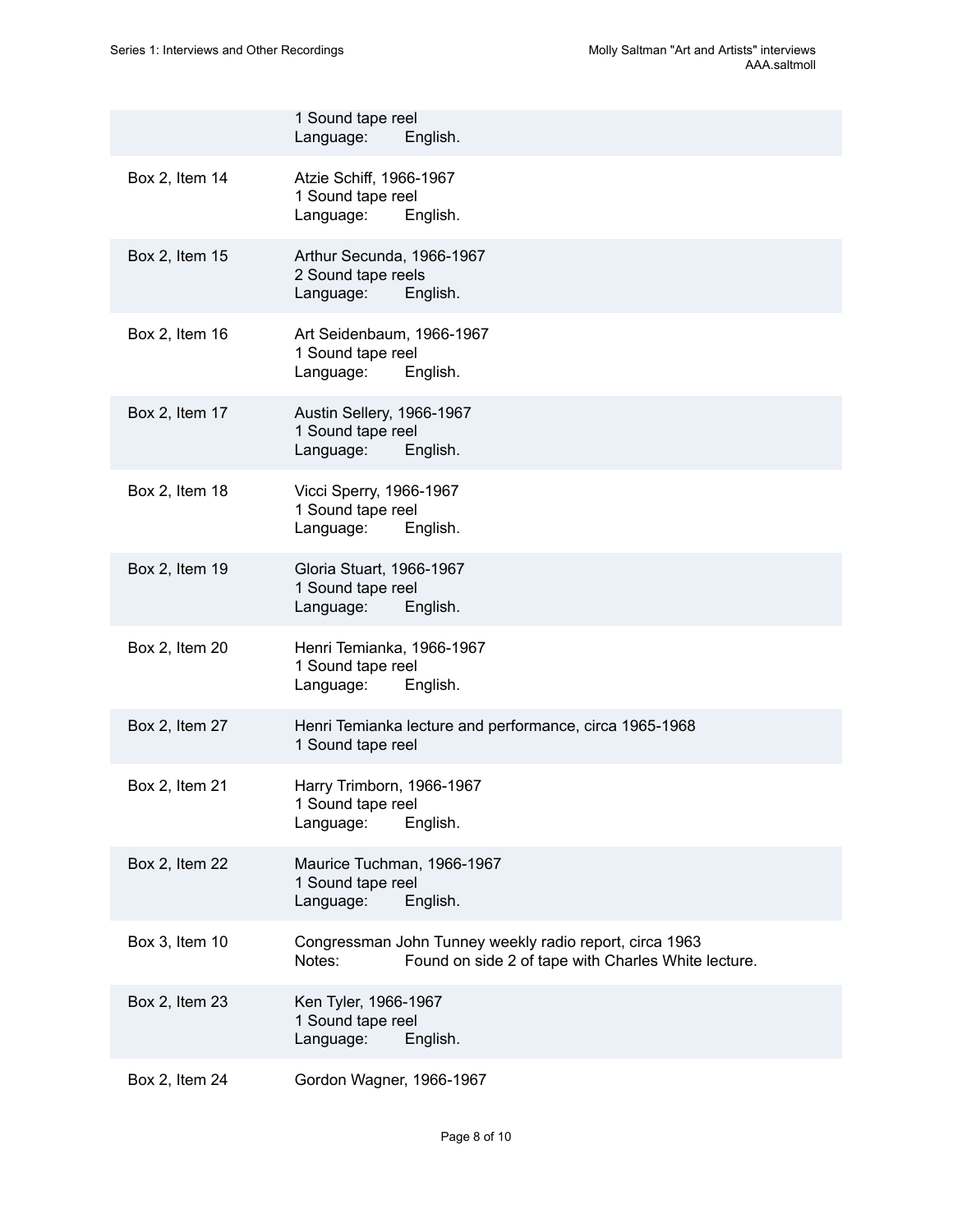|                | 1 Sound tape reel<br>Language:<br>English.                                                                                                                                                                                                      |
|----------------|-------------------------------------------------------------------------------------------------------------------------------------------------------------------------------------------------------------------------------------------------|
| Box 2, Item 25 | Gordon Wagner and Arthur Secunda, 1966-1967<br>3 Sound tape reels<br>Language:<br>English.                                                                                                                                                      |
| Box 2, Item 26 | June Wayne, 1966-1967<br>3 Sound tape reels<br>Language:<br>English.                                                                                                                                                                            |
| Box 3, Item 1  | Al Wein, 1966-1967<br>1 Sound tape reel<br>Language:<br>English.                                                                                                                                                                                |
| Box 3, Item 2  | Frederick Whitaker and Eileen Monoghan, 1966-1967<br>1 Sound tape reel (Includes transcript)<br>1 Sound cassette<br>English.<br>Language:<br>Notes:<br>Sound cassette is an access copy                                                         |
| Box 3, Item 3  | Charles White, 1966-1967<br>1 Sound tape reel<br>Language:<br>English.                                                                                                                                                                          |
| Box 3, Item 11 | Charles White slide lecture, circa 1965-1968<br>1 Sound tape reel                                                                                                                                                                               |
| Box 3, Item 4  | Charles White and Ben Horowitz, 1966-1967<br>1 Sound tape reel<br>Language:<br>English.                                                                                                                                                         |
| Box 3, Item 12 | Charles White and Ben Horowitz, Broadcast version, circa 1966-1967<br>1 Sound tape reel<br>Notes:<br>Broadcast version includes programming announcements and<br>introductory material not present in original recording (Box 3,<br>item $4$ ). |
| Box 3, Item 5  | Helen Wurdeman, 1966-1967<br>2 Sound tape reels<br>Language:<br>English.                                                                                                                                                                        |
| Box 3, Item 6  | Peter Yates, 1966-1967<br>1 Sound tape reel<br>English, Old (ca.450-1100).<br>Language:                                                                                                                                                         |
| Box 3, Item 7  | Colin Young, 1966-1967<br>1 Sound tape reel<br>English.<br>Language:                                                                                                                                                                            |
| Box 3, Item 8  | Joseph Young, 1966-1967                                                                                                                                                                                                                         |